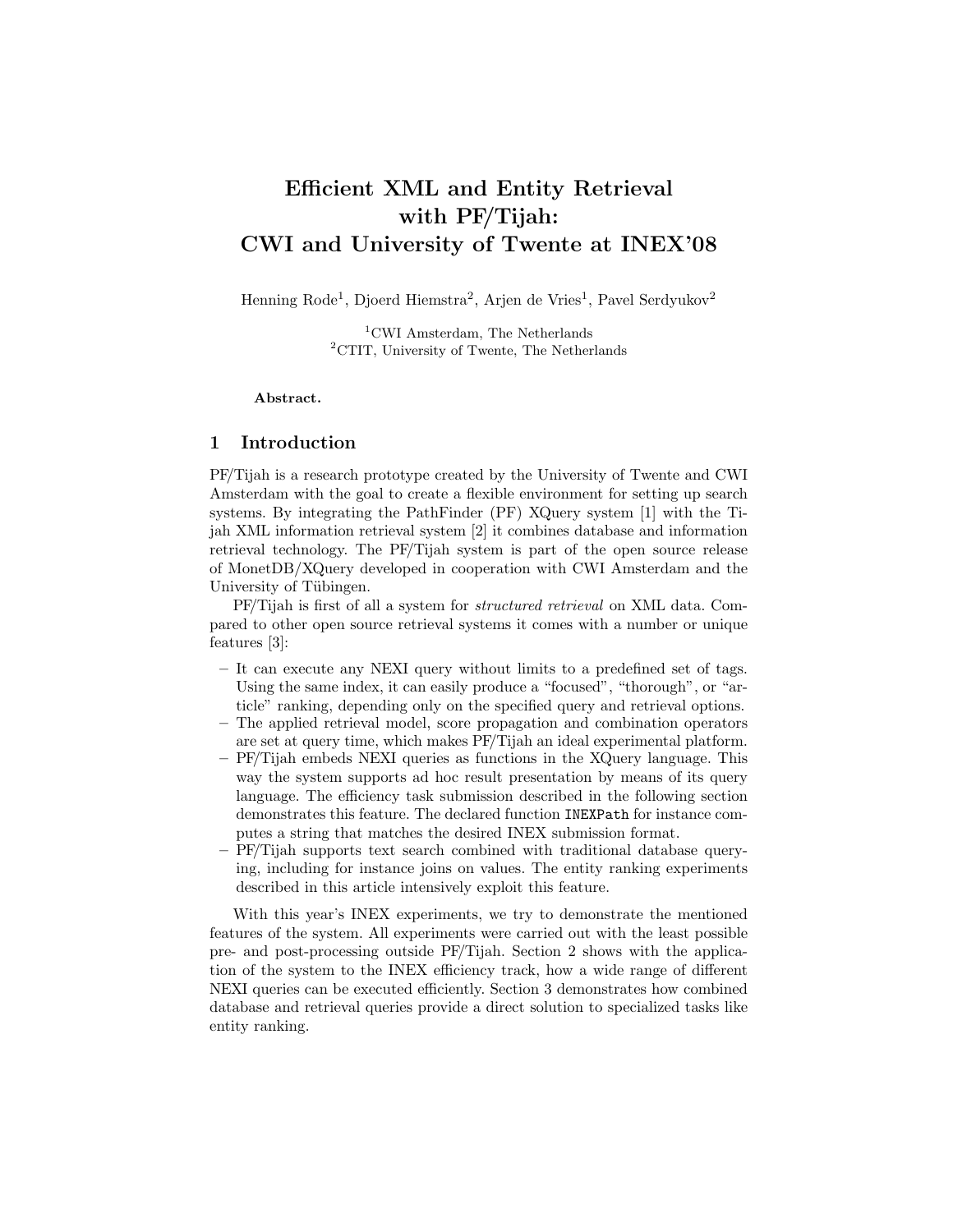# 2 Efficiency

The INEX efficiency task combines retrieval quality and performance. In order to test the performance on a wide range of different queries, the task uses a query set of 568 structured queries combined from other tasks and collected over the last years. The queries vary with respect to the contained number of query terms and structural requirements. A subset for instance represents typical relevance feedback queries containing a considerable higher number of query terms.

The retrieval efficiency of PF/Tijah was improved in the last year with respect to several aspects, which we wanted to test by our submissions. The index structure, containment joins, and score computation had been changed [4] to improve the execution of simple query patterns such as

#### //tag[about(., term query)]

PF/Tijah creates a full-text index on top of Pathfinder's pre/post encoding of XML files [5]. Instead of assigning a pre-order value to complete textnodes as done by the Pathfinder, the Tijah full-text index enumerates each single term. Both the Pathfinder encoding and the separate full-text index are held in database tables. An "inverted" table is created by clustering the table (pre-order values) on tag- and term ID.

 $PF/Ti$ ah does not use top- $k$  query processing strategies. Neither tag-term pairs nor scores are precalculated or indexed in order avoid redundancy on the one hand, and to allow at query time the application of arbitrary ranking functions on the other hand. The applied ranking function is specified in PF/Tijah for each single query. Furthermore, PF/Tijah's containment join operator relies on input sorted in document order. Node sequences sorted on score order as they are typically accessed in the top- $k$  query processing framework do not match this requirement. PF/Tijah does not implement any caching strategy itself. However, the underlying database system tries to make use of the operating system's caching functionalities.

#### 2.1 Submissions

We submitted in total 4 runs, 1 "article" ranking and 3 "thorough" element rankings. Since  $PF/Tijah$  does not support top- $k$  query processing, all submitted runs return the complete set of the 1500 highest ranked elements for each query. The applied ranking function for all submissions follows the language modeling framework for retrieval. The so-called NLLR, normalized logarithmic likelihood ratio, compares for each query term its distribution within element and query model. The ranking aggregates single term scores on the level of scored elements. Query terms marked by a leading  $-$  to indicate that they should not occur in relevant elements were removed from the queries, since PF/Tijah currently does not support this feature. For the same reason, phrases were treated as normal query terms only.

For repeatability we report here the complete XQuery that was used to produce the ranking in PF/Tijah. The XQuery below was generated for Topic 856.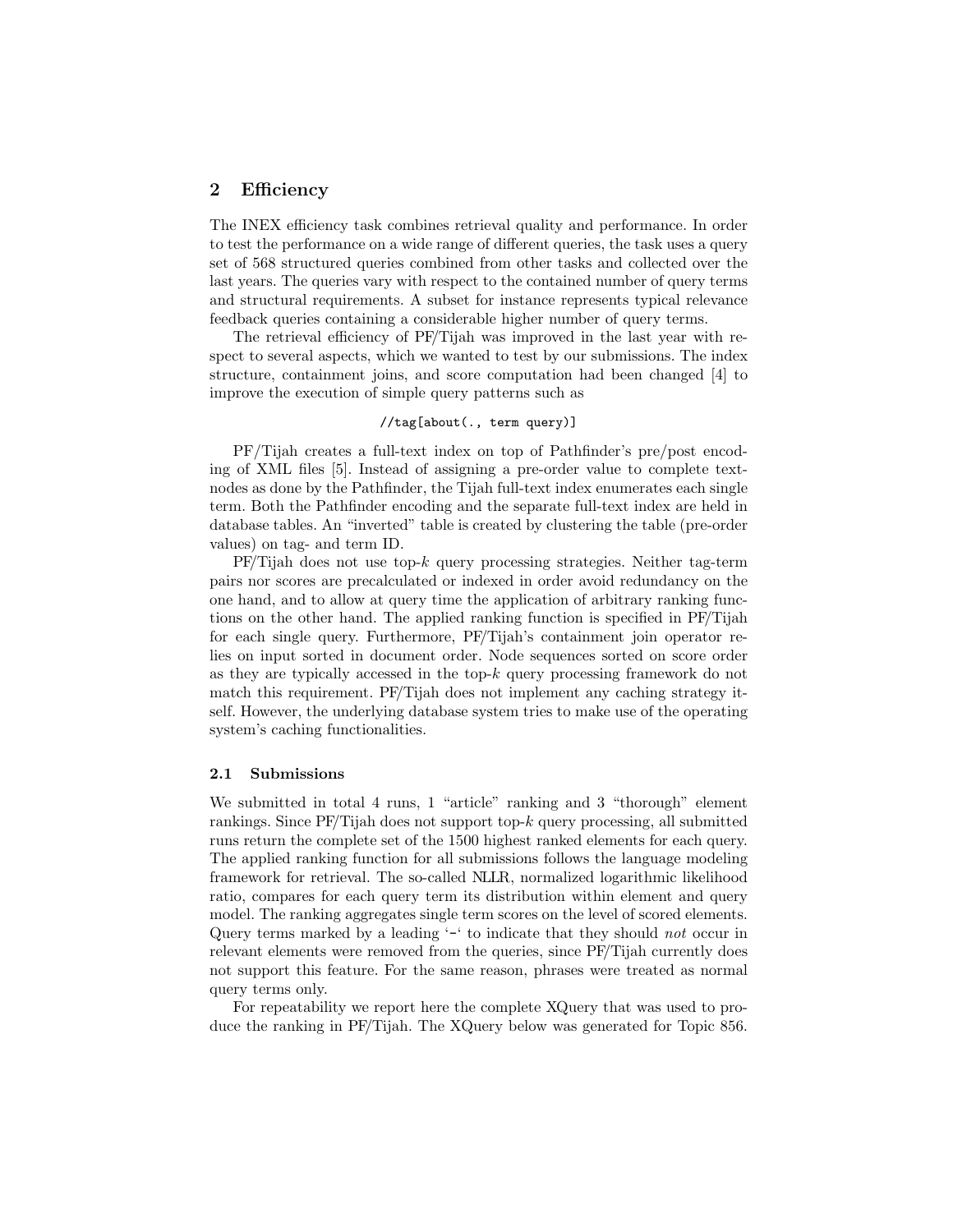The individual queries only substitute the inside NEXI string accordingly. The costly function call producing the required INEX path string was omitted when running time measurements, since it does not reflect the retrieval performance itself:

```
declare function INEXPath($n as node()) as xs:string
{
   let $paths :=
       for $a in $n/ancestor-or-self::*
       where local-name($a) ne "docs"
       return if (local-name($a) eq "article")
          then concat(local-name($a),"[1]")
          else concat(local-name($a),"[",
              string(1 + count($a/preceding-sibling::*
              [local-name() eq local-name($a)])),"]")
   return string-join($paths, "/")
};
let $opt := <TijahOptions returnNumber="1500" ir-model="NLLR"
             prior="NO_PRIOR" txtmodel_returnall="FALSE"/>
let $nexi := "//article//body[about(.//section//p, State Park) and
             about(.//section//title, Geology) and
             about(.//section//title, Geography)]
             //figure[about(.//caption, Canyon)]"
return <topic id="856"> {
   for $res at $rank in tijah:queryall($nexi, $opt)
   return <result><file> {
      concat("",$res/ancestor-or-self::article/name/@id)}</file>
      <path>{INEXPath($res)}</path>
      <rank>{$rank}</rank></result> }
</topic>
```
For the article ranking we automatically created NEXI queries by substitution of the placeholder ?CO-TITLE? below with the content-only (CO) field of the query topic:

```
//article[about(., ?CO-TITLE?)]
```
The run should show how our XML retrieval system performs when used as a standard document retrieval system.

In contrast, the "thorough" element rankings use the content-and-structure (CAS) field of each query topic. The first "thorough" run, called star-strict, executes the unmodified CAS query as provided in the query topic. The final two runs perform a slight modification. Since the new PF/Tijah system is tuned towards queries starting with a tag-name selection rather than searching in all element nodes, we translated queries starting with the pattern

 $//*[about(., terms)].$ ...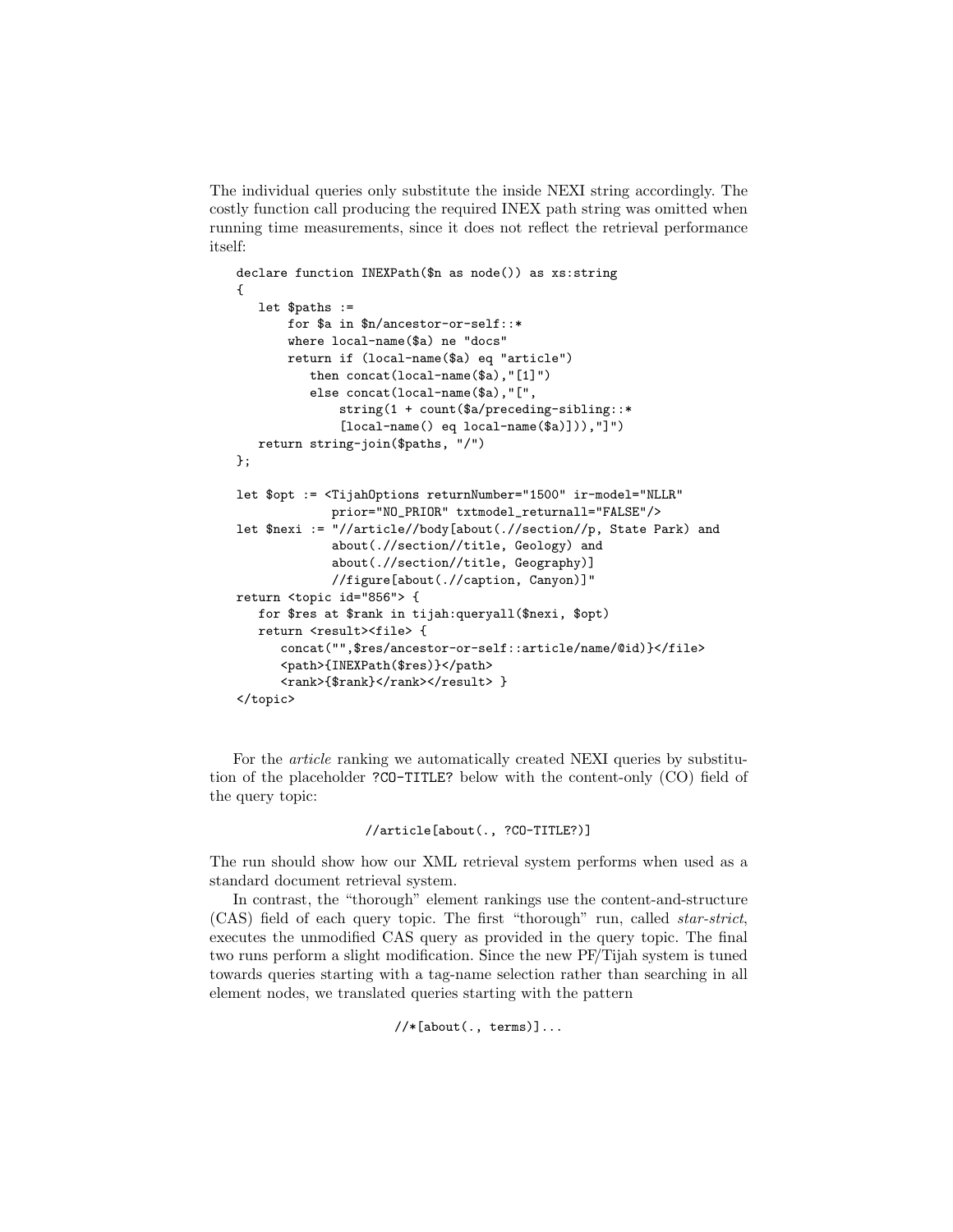#### //(article|section|p)[about., terms)]...

The runs based on this modification are called asp-strict and asp-vague. The distinction between both is explained in the following.

Thinking in terms of XPath, the base of the NEXI language, the scoring predicates [about(., terms)] are first of all evaluated to a boolean value, causing those elements to pass that satisfy the query. If the predicates are translated to a scoring operator in the algebra tree, that only assigns scores to all elements, the predicate becomes obsolete as a filter and the side effect of the predicate evaluation, the score assignment, has become the primary aim. This is clearly not the only possible query interpretation. We can require that an element has to reach a certain score threshold in order to satisfy the predicate condition. The least strict setting of such a threshold would be to filter out all zero scored element. In other words, the about function would assign a true value to all elements that contain at least one of the query terms. For a query of the form

//article[about(., xml)]//p[about(.,ir)]

strict semantics will pass only those articles that match the keywords of the first about, whereas vague semantics also considers results of paragraphs about "ir" that are not occurring within articles about "xml". The two submitted runs, asp-strict and asp-vague, compare the different query interpretation with respect to retrieval quality and performance.

# 2.2 Results

Test System setup The test system used for all time measurements in this article was an INTEL Core2 Quad machine running on 2.4 Ghz with 8 GB main memory. The necessary index structures could hence be held in memory, but not in the considerably smaller CPU caches. Queries were executed sequentially. For time measurements, we omitted the generation of the INEXPath as mentioned above and stored only node identifiers instead. We measured the full execution of the query, including the query compilation phase.

| run                  |        |      |       | $\alpha$ avg time sum time min time max time |
|----------------------|--------|------|-------|----------------------------------------------|
| article              | 0.702  | 399  | 0.327 | 11.814                                       |
| $star\text{-}strict$ | 17.186 | 9762 | 0.324 | 330.495                                      |
| $asp-strict$         | 2.306  | 1310 | 0.324 | 52.388                                       |
| $as p\text{-}va que$ | 8.213  | 4665 | 0.444 | 1235.572                                     |

Table 1. Execution time overview in sec

Table 1 shows an overview on the execution times of the different runs. The article ranking is obviously faster on average than the three other runs evaluating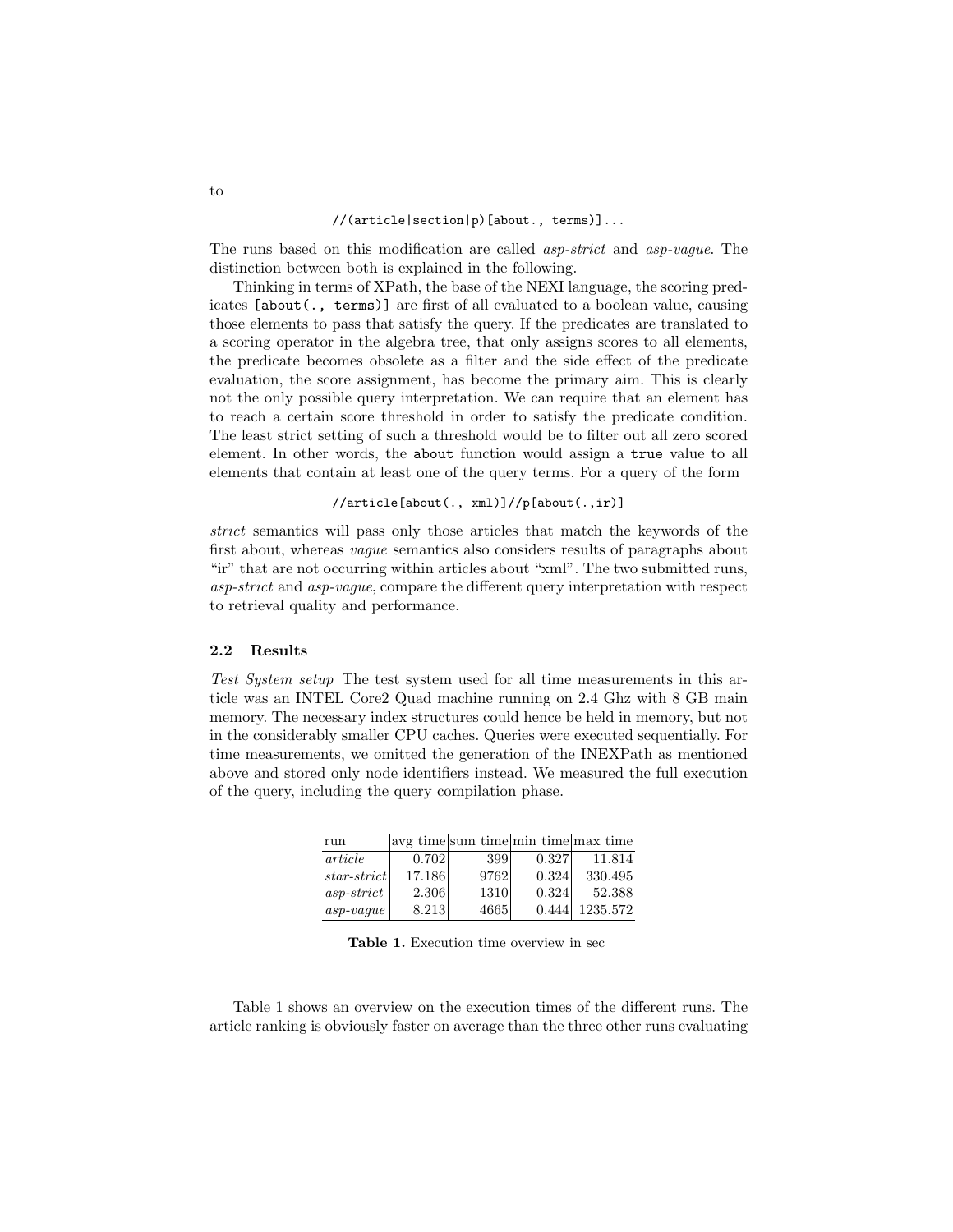the CAS query. Since some CAS queries in the query set issue a simple fielded search, it is not surprising that the minimal execution time stays almost the same for all runs. Looking at the average and maximal execution time for a single query, we observe, however, huge differences. Most of the time differences can be attributed to queries that contain the pattern //\* in the NEXI path. If a posting list of a certain tagname is fetched from the inverted index, the system guarantees the pre-order sortedness of the list, which is required for the subsequent containment evaluation. Fetching the entire inverted index, however, will not return a pre-order sorted element list, and therefore requires a resorting of the entire node set. The difference becomes apparent when comparing the execution times of the two runs star-strict and asp-strict. Even the expensive substitute pattern selecting all article, section, and p nodes shows still a better performance.

Evidently, the application of strict query semantics yield a better query performance. The average total execution is around 4 times faster than in the case of a vague interpretation. The early filtering on intermediary result sets especially helps on highly structured queries. Consequently, we observe similar minimal execution times but clear differences when looking at the highest times measured for evaluating a single query. The differences of the two query interpretations needs to be studied as well in terms of retrieval quality. Unfortunately, the results here were not available at the time writing this article.

# 3 Entity Ranking

The INEX entity ranking task searches for entities rather than articles or elements with respect to a given topic. With entities we mean here unique instances of a given type, such as "Hamburg" and "M¨unchen" being an instance of type "German cities". For a given query topic such as "hanseatic league" and target entity type "German cities" a good entity retrieval system should return "Hamburg", but not "München" since it is off topic, or "Novgorod" since it is not a German city.

The target type is given as a Wikipedia category in the INEX task. Furthermore, each retrieved entity needs to have its own article in the Wikipedia collection. Obviously, this decision is only suitable for entity ranking within an encyclopedia, where we can assume that most mentioned entities in fact have their own entry. In consequence, a baseline ranking is achieved by a straightforward article ranking on the Wikipedia corpus combined with an appropriate category filtering mechanism.

The INEX task further provides a few relevant example entities for each query topic. The given entities can be used as relevance feedback to improve the initial text query or to redefine the set of target categories. Another application for the example entities comes with the list completion task. This task asks to derive appropriate target categories automatically from the given relevant entities.

Our main aim for this year's track participation was to express entity ranking queries completely in the XQuery language. Hence, we wanted to show that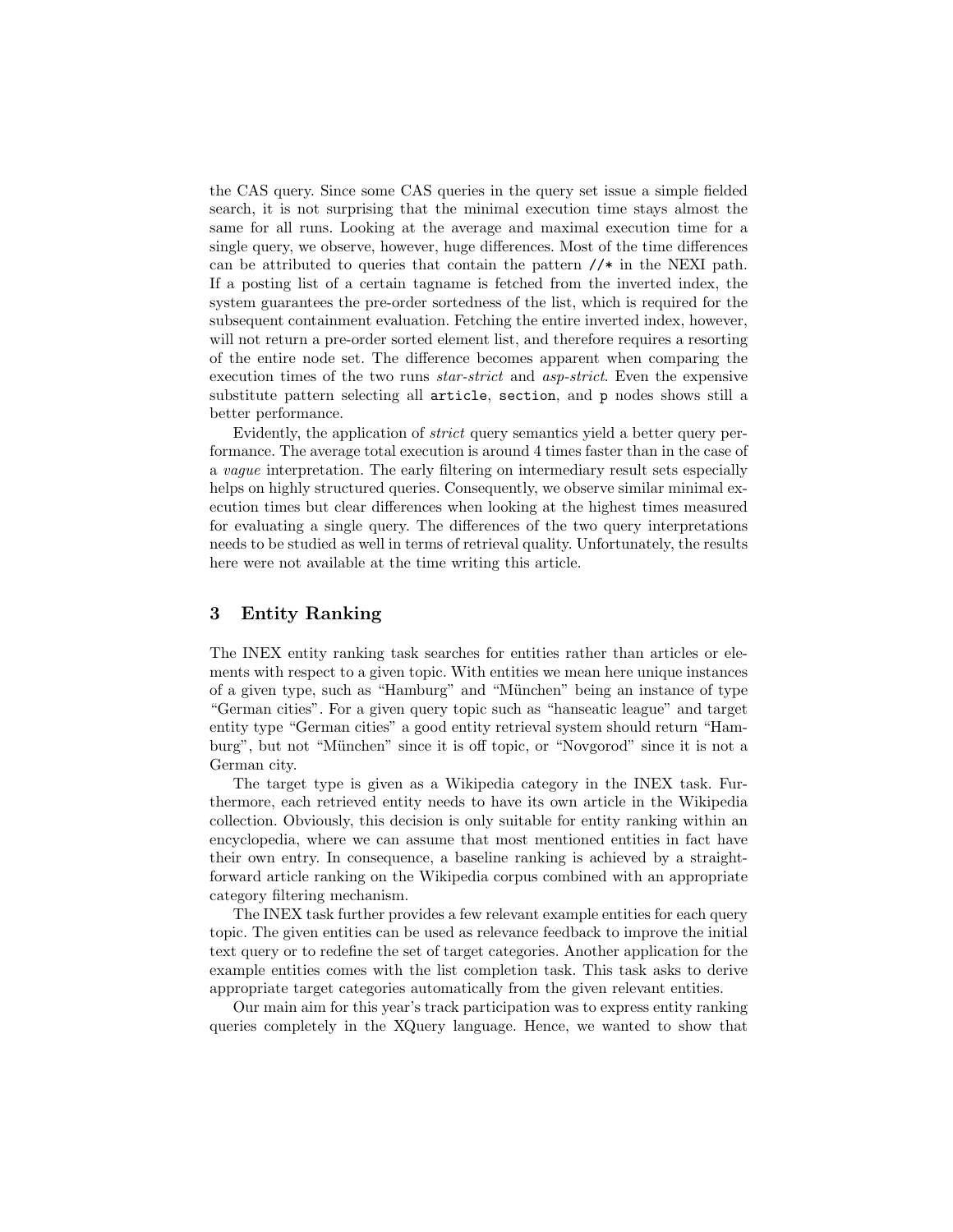PF/Tijah is "out of the box" able to express and evaluate complex entity ranking queries with a high retrieval quality. One preprocessing step, however, turned out to be unavoidable. The INEX wikipedia corpus comes without category tagging in the provided XML format. Instead, the categorization of all articles is provided by separate plain text files. In order to unify all given information, we integrated the category tagging in the XML corpus itself as shown in the following example:

```
<article><name id="13467">Hamburg</name>
    <body>....</body>
    <category id="5654">cities in germany</category>
    <category id="52414">port cities</category>
</article>
```
Next to the title keywords, target categories, and relevant entities provided with each search topic, we generated for each search topic an additional list of relevant derived categories. Namely those categories assigned to the specified relevant entities. The derived relevant categories are used as mentioned above for refinement of the target categories as well as for the list completion task:

```
for $topic in doc("topics.xml")//inex topic
let $relevant entities := $topic//entity/@id
return collection("wikipedia")//
       article[name/@id =
$relevant entities]//category/@id
```
## 3.1 Submissions

We submitted in total 6 runs, 4 runs for the entity ranking task, and 2 list completion submissions. The submissions can also be divided into 3 runs based solely on a direct article ranking, and 3 other runs using also the scores of adjacent articles in the link graph.

We start by describing the direct article rankings. The ranking and category filtering is performed by a single XQuery, which is shown below. The fields fields ?QID?, ?QTERMS?, ?CATS?, ?DERIVEDCATS? were substituted according to the given query topic:

```
(: part1 - retrieval :)
let $query_num := "?QID?"
let $q_terms := tijah:tokenize("?QTERMS?")
let $opt := <TijahOptions ir-model="LMS" returnNumber="1000"
             collection-lambda="0.5"/>
let $nexi := concat("//article[about(.,", $q_terms, ")]")
let $tijah_id := tijah:queryall-id($nexi, $opt)
let $nodes := tijah:nodes($tijah_id)
(: part2 - determine target categories :)
let $targetcats := distinct-values(((?CATS?), (?DERIVEDCATS?)))
```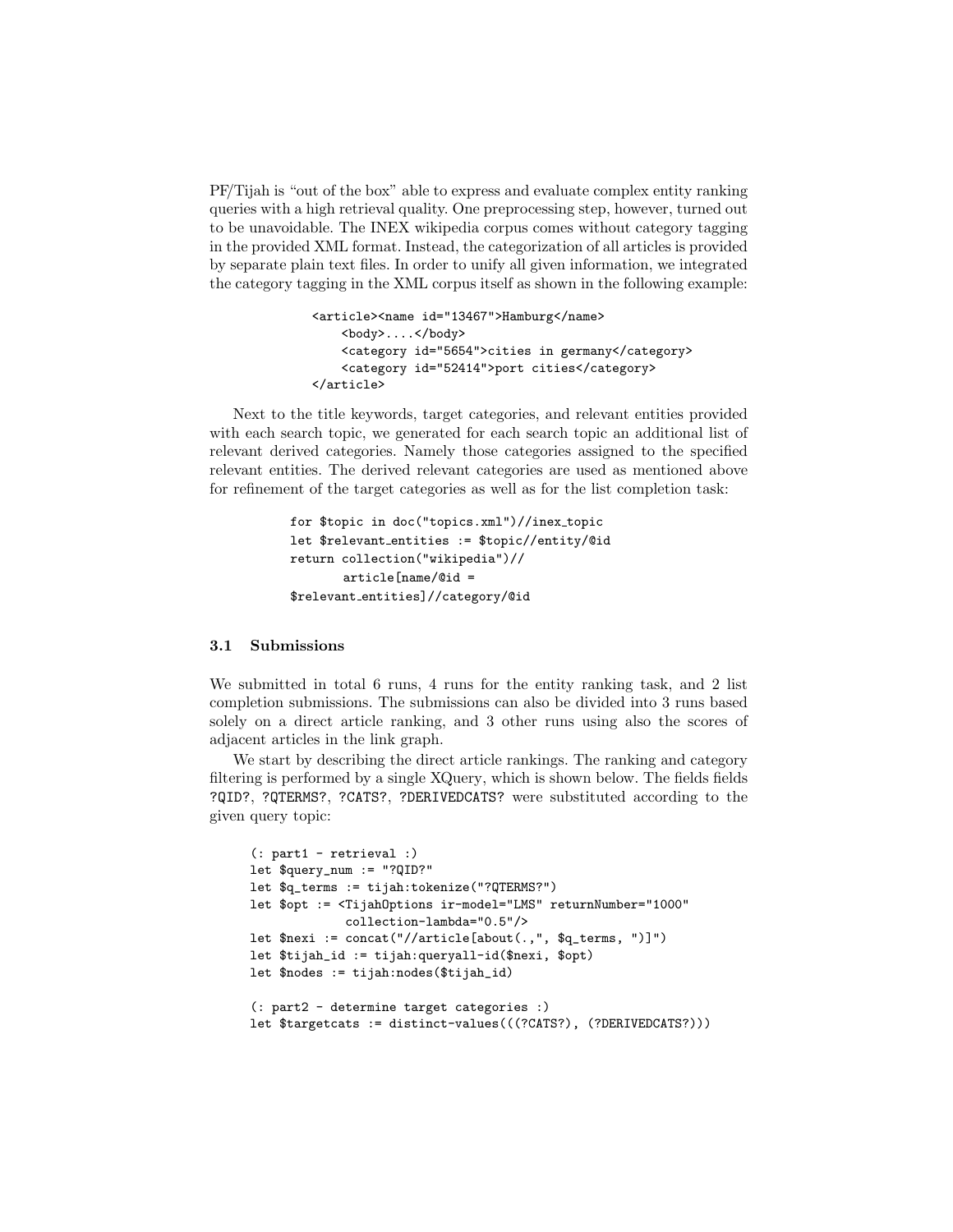```
(: part3 - filtering and output generation :)
for $a at $rank in $nodes
let $score := if ($a//category/@id = $targetcats)
              then tijah:score($tijah_id, $a)
              else tijah:score($tijah_id, $a) * 0.0000001
order by $score descending
return string-join((string($query_num), "Q0", concat("WP",$a/name/@id),
       string($rank), string($score), "ER_TEC"), " ")
```
The presented XQuery ranks in the first part all articles of the Wikipedia collection according to the topic of the query. We applied here a standard language modeling retrieval model with the smoothing factor set to  $\lambda = 0.5$ . Moreover, the result set was limited to the top 1000 retrieved articles.

The second part determines the target categories. Whereas our first run ER TC uses only the categories provided with the query topic, the second run ER TEC refines the target category set by uniting the given and derived categories as shown in the query. The list completion  $LC_TE$ , on the other hand, uses only the derived but not the given categories.

The final part performs the actual filtering and required TREC-style output generation. Notice that the applied filtering in fact only performs a reordering and does not remove articles from the ranked list. Last year's experiments had clearly shown that the reordering comes with a higher recall compared to the filtering technique.

The other 3 runs  $ER\_TC\_idg$ ,  $ER\_TEC\_idg$ ,  $LC\_TE\_idg$  exploit the retrieval scores of adjacent nodes and follow otherwise a symmetrical experiment schema with respect to the used target categories. The underlying idea behind the exploitation of link structure is adopted from other entity ranking tasks such as expert finding, where we typically find a number of topical relevant documents that mention relevant entities, but entities do not have a textual description themselves. A sample cutout of such a graph is visualized in Figure 1. The edges here symbolize containment of entities within documents. Entities are then ranked by a propagation of scores from adjacent documents.

Although entity ranking on the Wikipedia corpus is different since entities are represented by their own articles and have a text description themselves, it still often occurs the articles outside the target category carry valuable information for the entity ranking. Recall the above given example query searching



**Fig. 1.** Part of a link graph containing entities  $e_i$  and other documents  $d_j$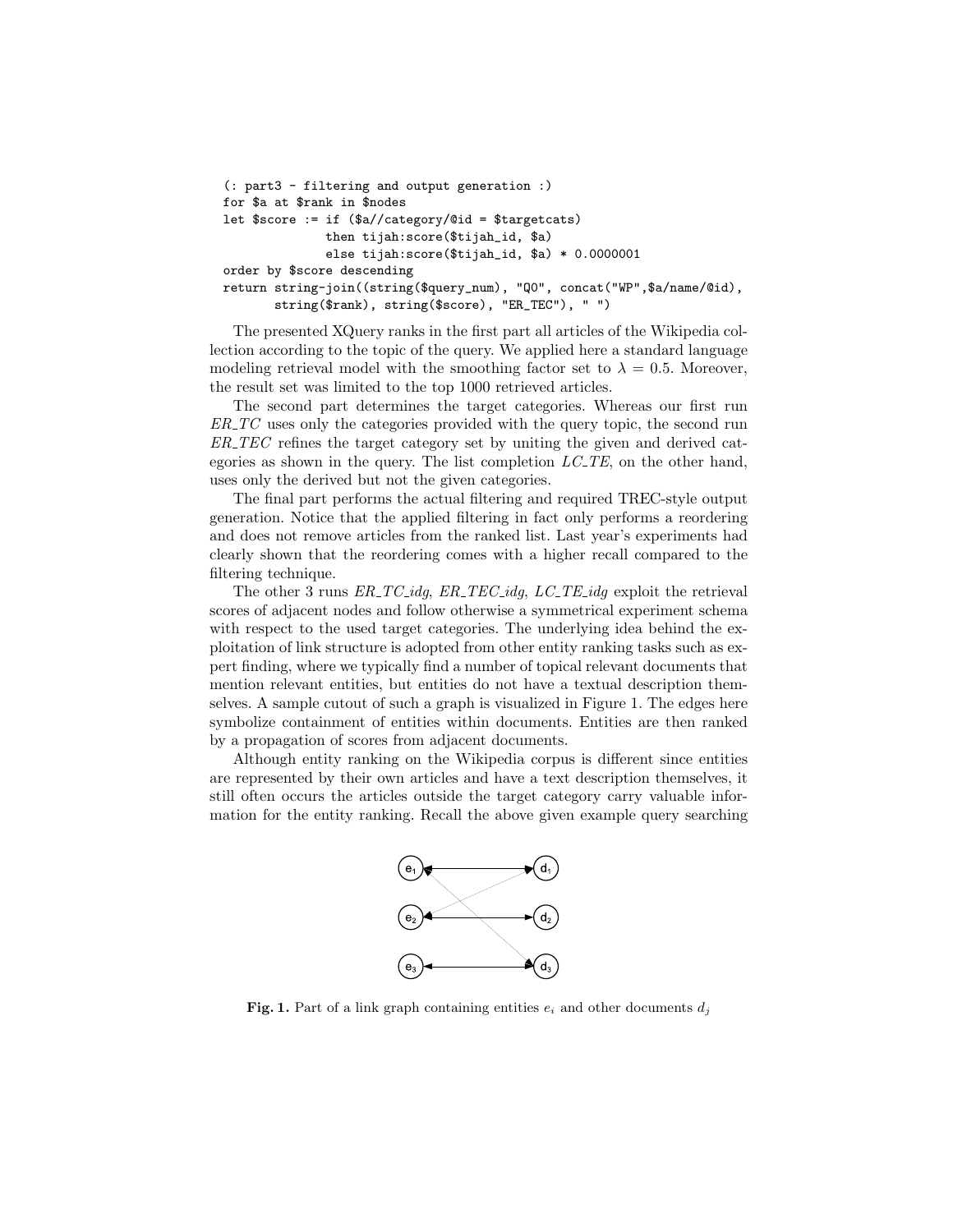for German cities in the hanseatic league. We will find Wikipedia entries about the history of the hanseatic league listing and linking to all major participating cities. While such article remains outside the target category, the links to relevant city pages are of high value for the ranking. Especially, when a city's description itself does not reach far enough into history. We developed last year a ranking method matching this condition [6]. The personalized weighted indegree measure tries to combine the article ranking itself  $w(e|q)$  with the ranking of other Wikipedia entries  $w(e'|q)$  linking entity e:

$$
PwIDG(e) = \mu w(e|q) + (1 - \mu) \sum_{e' \in \Gamma(e)} w(e'|q)
$$
 (1)

A corresponding indegree score computation can be expressed as well in XQuery. The below shown query part substitutes the score computation in the previous entity ranking example and sets the parameter  $\mu$  to 0.85:

```
for $a at $rank in $nodes
let $in_score := sum(
     for $l in $nodes//collectionlink[@*:href =
          concat($a/name/@id, ".xml")]
     let $source_article := exactly-one($l/ancestor::article)
     return tijah:score($tijah_id, $source_article)
)
let $score := if ($a//category/@id = $targetcats)
    then 0.85 * tijah:score($tijah_id, $a) + 0.15 * $in_score
    else (0.85 * tijah:score($tijah_id, $a) + 0.15 * $in_score)
         * 0.0000001
order by $score descending
return string-join((string($query_num), "Q0", concat("WP",$a/name/@id),
     string($rank), string($score), "1_cirquid_ER_TEC_idg"), " ")
```
Notice that each link between two entities is counted separately here. We tested before a version of the query that establishes only one link between two entities  $e_1$  and  $e_2$  even if  $e_1$  links  $e_2$  multiple times. Initial tests on last years data indicated, however, a higher retrieval quality for the above presented query.

## 3.2 Training

We trained the parameter  $\mu$  on the data of last year's entity ranking task. For the chosen relevance propagation method a setting of  $\mu = 0.85$  showed the best performance with respect to precision on top of the retrieved list as well as for mean average precision:

| $\mu$           | 0.81                                                      | 0.85                        | $0.91 \quad 0.95$ |
|-----------------|-----------------------------------------------------------|-----------------------------|-------------------|
|                 | MAP $\vert 0.3373 \vert 0.3413 \vert 0.3405 \vert 0.3349$ |                             |                   |
| P5.             | 0.4435 0.4435 0.4304 0.4348                               |                             |                   |
| P <sub>10</sub> |                                                           | 0.3739 0.3783 0.3717 0.3630 |                   |